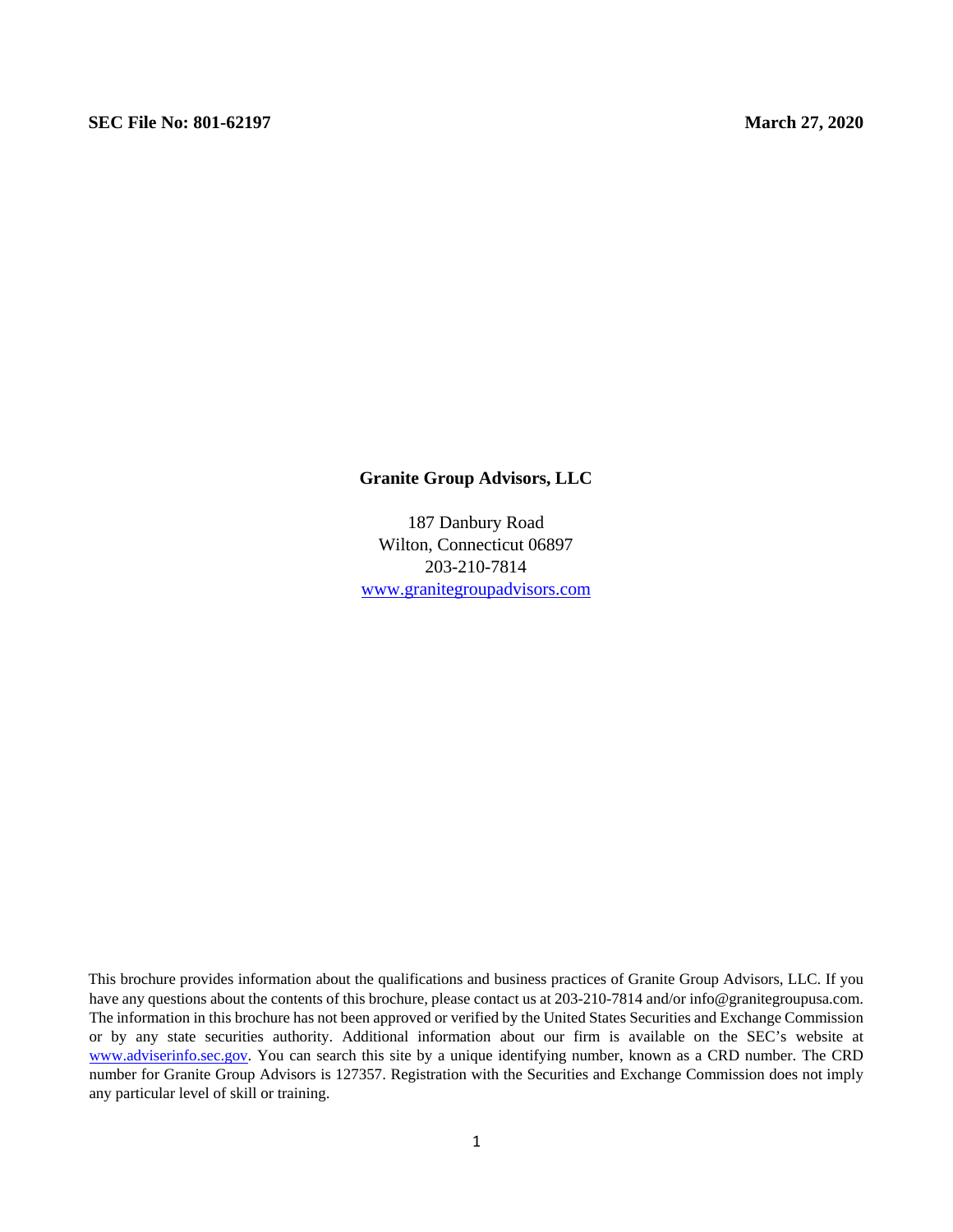# **Item 2. Material Changes**

This Firm Brochure is our disclosure document prepared according to the United States Securities and Exchange Commission's (SEC) current requirements and rules.

In the future, this Item will discuss specific material changes about our firm and made to the Firm Brochure and provide clients with a summary of such changes.

Pursuant to current SEC Rules, we will ensure that you receive a summary of any material changes to this and subsequent Brochures within 120 days of the close of our firm's fiscal year end. We may further provide other ongoing disclosure information about material changes as necessary.

*At the time of this Firm Brochure, March 2020, our firm has no material changes to disclose.* 

*We are updating our assets under management as of December 31, 2019 in this filing.*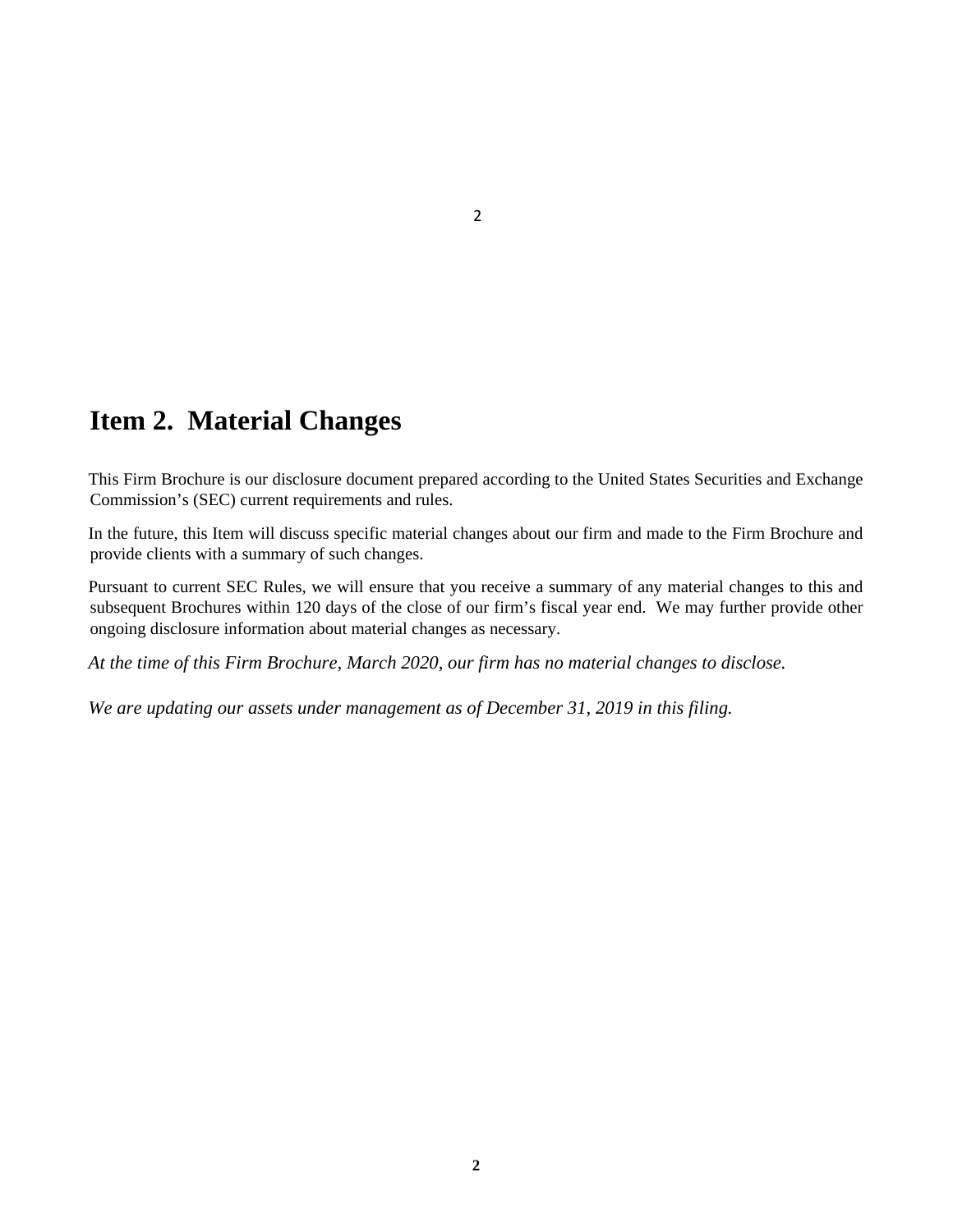#### **Item 3. TABLE OF CONTENTS**

 $\overline{3}$ 

| Item 4.     |  |  |
|-------------|--|--|
|             |  |  |
|             |  |  |
| Item 5.     |  |  |
|             |  |  |
| Item 6.     |  |  |
| Item 7.     |  |  |
| Item 8.     |  |  |
|             |  |  |
|             |  |  |
|             |  |  |
| Item $10$ . |  |  |
| Item $12$ . |  |  |
|             |  |  |
|             |  |  |
|             |  |  |
| Item $13$ . |  |  |
|             |  |  |
| Item 15.    |  |  |
| Item 16.    |  |  |
| Item 17.    |  |  |
| Item 18.    |  |  |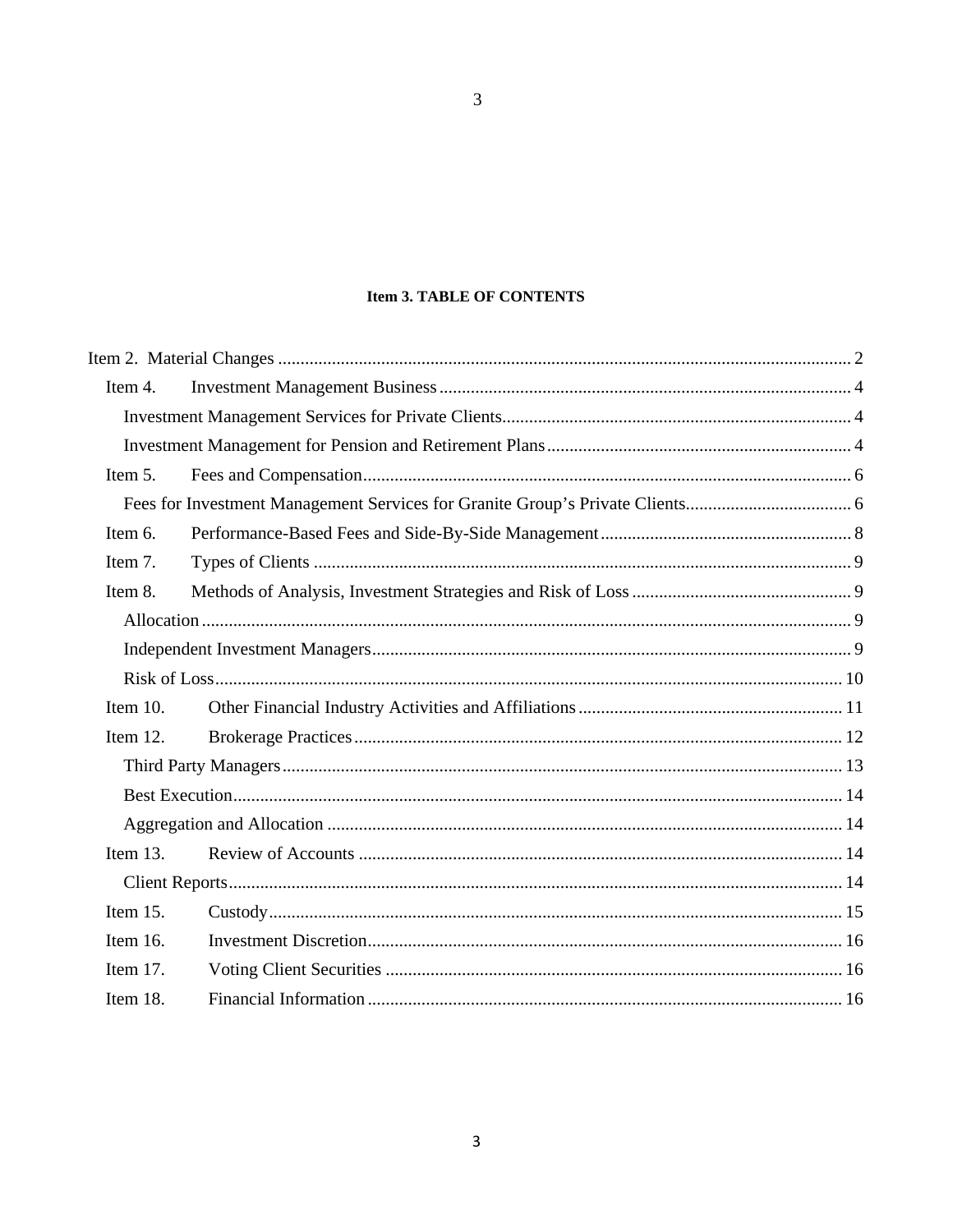### **Item 4. Investment Management Business**

Granite Group Advisors, LLC ("Granite Group") was formed in July 2003 to, among other things, provide discretionary and non-discretionary investment-related services. We assist clients in asset allocation and investment selection among various asset classes and sub-asset classes, including equities, fixed income, real estate, hedge funds, funds of hedge funds, private equity and other asset classes. Within each asset class, we recommend independent investment managers, and for certain clients, private investment funds (e.g., hedge funds, funds of hedge funds, private equity funds, real estate funds and others).

As used in this brochure, the words "we", "our" and "us" refer to Granite Group, and the words "you", "your" and "client" refer to you as either a client or prospective client of our firm.

#### **Investment Management Services for Private Clients**

Granite Group provides discretionary investment management services to its Private Clients, individuals, including high net worth individuals, trusts, estates, charitable organizations, and business entities. Such services are provided pursuant to an Investment Management Agreement. Our operational structure is designed to utilize independent custodians, independent managers and Granite Group Advisors to create a safer and more transparent process for our clients. The client's independent investment managers are only allowed to place trades in an assigned account. Granite Group believes that this is a much safer operating structure than traditional institutions when the firm is the manager and custodian.

We are engaged on a discretionary basis to engage and terminate independent investment managers on behalf of client accounts, and to implement customized allocations among asset classes, in our discretion, consistent with the client's investment objective(s). Such investment managers will provide active portfolio management with respect to the assets that are allocated to them pursuant to their specific investment strategies and styles. On a more limited basis, we may be engaged to directly purchase and sell individual debt, equity and/or fixed income securities, mutual funds, exchange-traded funds and call writing in accordance with the client's designated investment objective(s).

Clients may place reasonable restrictions on their investment accounts such as specific securities and/or sectors and Granite Group will integrate such restrictions into the client's investment program.

#### **Investment Management for Pension and Retirement Plans**

Granite Group also provides services to pension and retirement plans, including a Multiple Employer Plan, or MEP, sponsored by an entity owned by the principals of Granite Group (the "MEP"). We assist the plan sponsors to determine the investment objectives and requirements that are appropriate for each plan. We recommend various independent investment alternatives for the plan's review and consideration including, but not limited to, mutual funds, separate account managers/programs and customized model portfolios based on risk (for approval by each plan sponsor) that best fulfill the investment objectives within each investment category. When it is appropriate, Granite Group can also provide plan clients with an option to participate in a multiple employer plan (MEP), sponsored by an entity owned by Granite Group's principals and managed by Granite Group as a 3(38) Fiduciary. (Please see description below of services provided by a 3(38) Fiduciary.) Additional information about the MEP managed by Granite Group and potential conflicts of interest is provided under Item 10.

We do not sell bundled solutions offered by other service providers. We do not offer any proprietary products like target date and lifestyle funds. We assist in the selection of independent mutual funds, record-keepers, custodians, TPAs, auditors and other vendors. We also offer model portfolios which enable employees to make a selection based on their personal set of circumstances.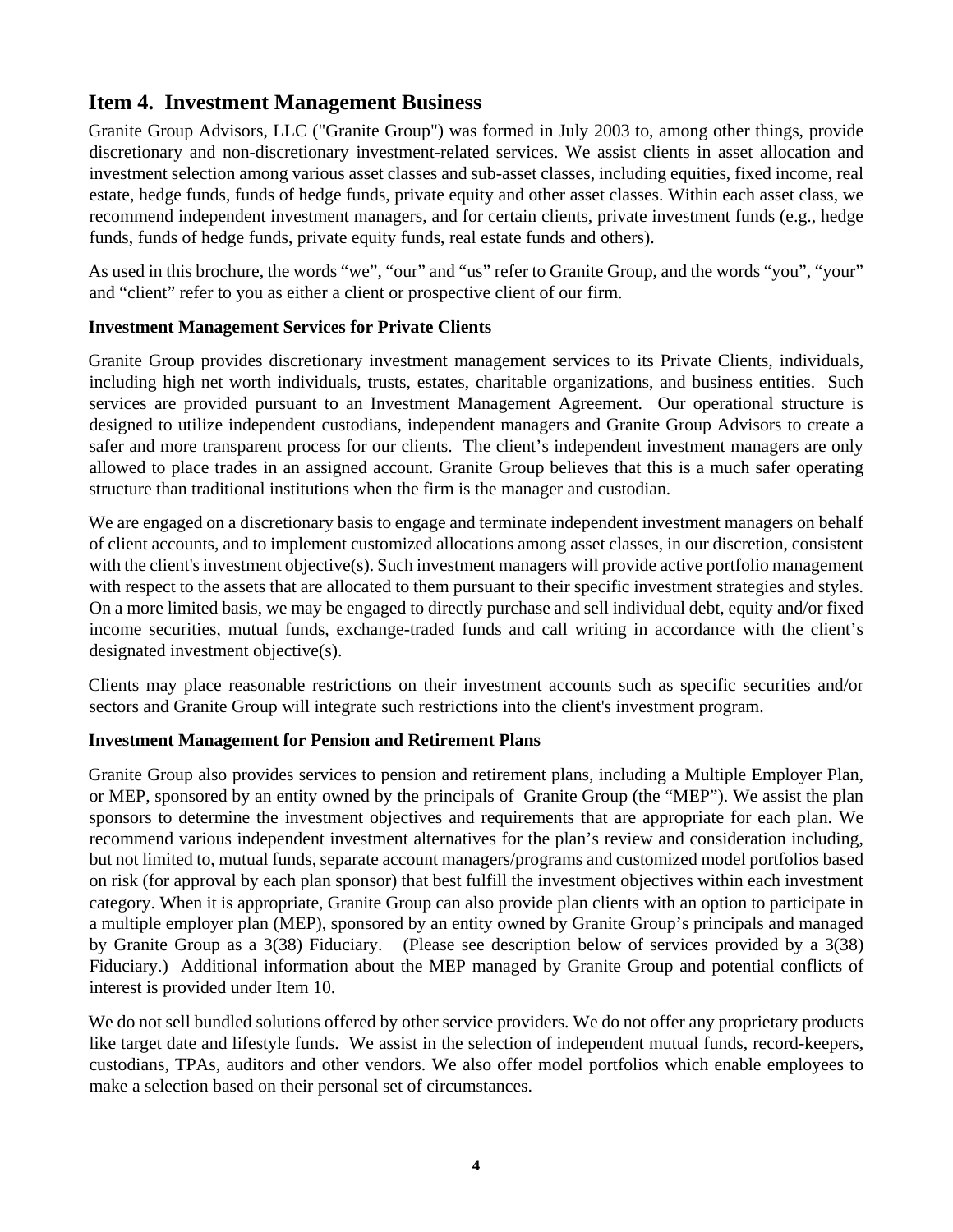We offer two levels of service to retirement plans, defined by reference to provisions in the Employee Retirement Income Security Act of 1974 ("ERISA") based on client needs as follows:

- (1) Our ERISA 3(21) service is an investment advisory service in which Granite Group serves as a cofiduciary providing a defined investment selection process for mutual funds offered in the retirement plan. We will provide customized analytics on all funds, including proprietary online investment and market information to the plan sponsor and the employees/plan participants. This will enable them to make more informed investment decisions. We also perform investment seminars for the employees; however, Granite Group has no investment discretion when providing 3(21) services.
- (2) Our second service, ERISA 3(38) service, includes the ERISA 3(21) services described above and also provides 5 customized model portfolios based on risk. By providing ERISA 3(38) services, Granite Group Advisors accepts responsibility for the investment decisions made in creating the models. Granite Group is an ERISA fiduciary when performing both 3(21) and 3(38) roles. Although Granite Group acts as fiduciary to the client plan, the 3(38) service allows employee/participants to call Granite Group directly with questions about the fund lineup. Granite Group's interaction with the individual plan participants is simply to provide explanations about the investment options in the plan lineup upon request. This service also provides a custom online investment education solution for each plan to their participants.

Granite Group provides 3(38) Services to the MEP sponsored by Granite Group Retirement MEP, LLC an entity owned by Granite Group's principals. Additional disclosures about the MEP including potential conflicts of interest are provided under Item 10.

#### **Principals:**

The persons responsible for providing investment advice to Granite Group's clients, including its private clients and Retirement/Pension plan clients, are Granite Group's principals, Mr. Lyle B. Himebaugh III and Mr. Richard C. Zipkis.

- Mr. Himebaugh, born 1963, is the Chief Executive Officer of Granite Group. Mr. Himebaugh received a B.A. in Business/Economics from Washington College in 1986. Prior to forming Granite Group, Mr. Himebaugh was a registered representative at Credit Suisse First Boston ("CSFB") (and Donaldson, Lufkin and Jenrette prior to its acquisition by CSFB) from November 1995 to July 2003.
- Mr. Zipkis, born 1964, is the Chief Investment Officer and the Chief Compliance Officer of Granite Group. He received a B.A. in Psychology from Boston University in 1987. Prior to joining Granite Group in February 2004, Mr. Zipkis worked in various capacities at CSFB, including as Director and Chair of the Money Management Selection Committee and Chief of Performance Analytics (2001 through 2004), Member of the Global Tactical Asset Allocation Committee (2002 through 2004) and Head of Trust Advisory Board at CSFB (2003 and 2004).

Assets under management were calculated as of December 31, 2019 based on information provided by third party custodians as to the value of assets as of that date. As of December 31, 2019, assets under management were \$462.2 million (\$299.1 million on a discretionary basis and \$163.1 million on a non-discretionary basis). Of this total, approximately \$163\_\_ million of our assets under management are retirement plans.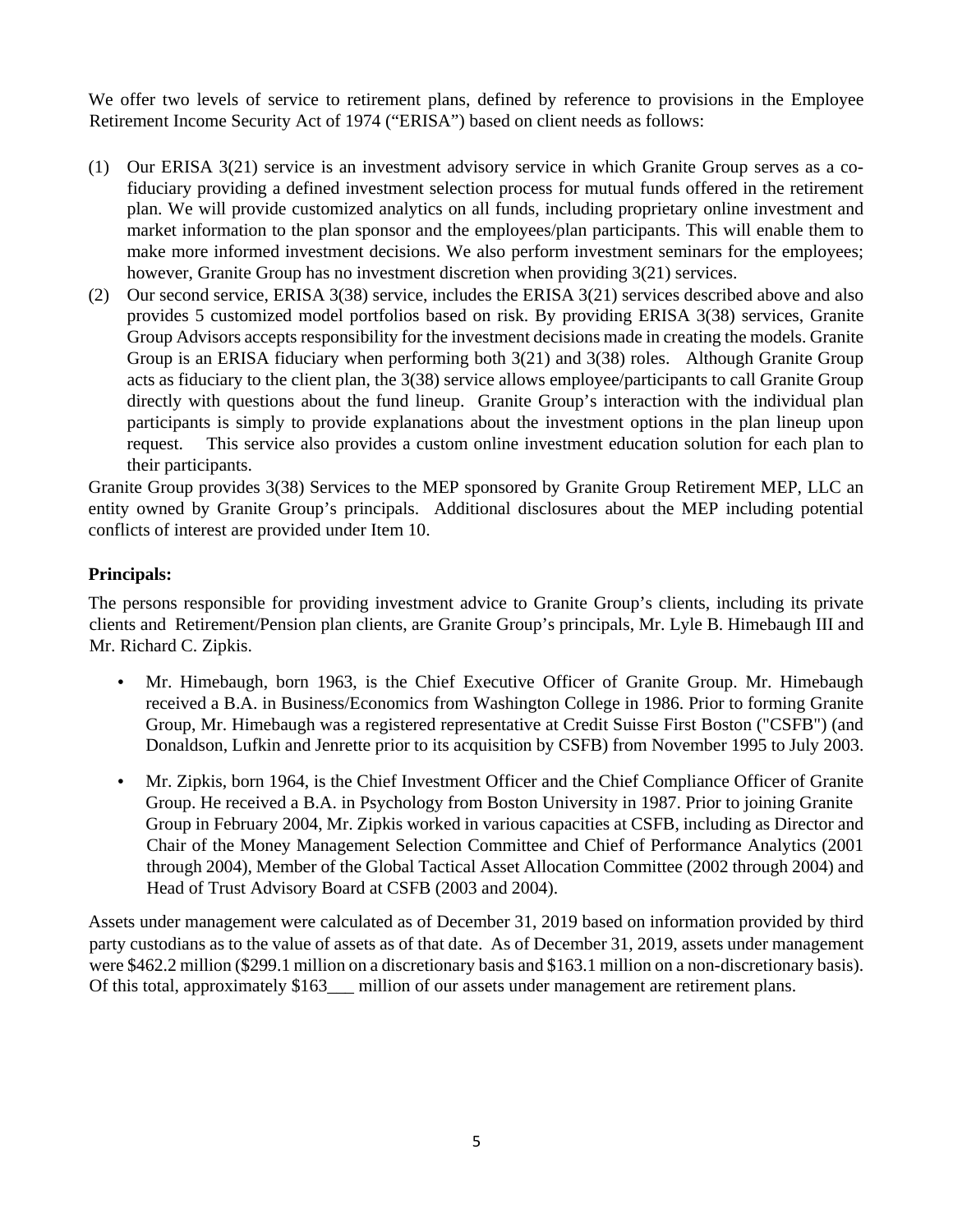### **Item 5. Fees and Compensation**

#### **Fees for Investment Management Services for Granite Group's Private Clients**

Our annual asset-based advisory fees are set forth in the table below and are applicable to both discretionary and non-discretionary advisory services.

| <b>Assets Under Management:</b>                                                                      | <b>Fees on all</b><br>assets. |
|------------------------------------------------------------------------------------------------------|-------------------------------|
| Greater than \$10 million and up to \$20 million<br>Greater than \$20 million and up to \$50 million | $0.60\%$<br>0.50%             |
| Greater than \$50 million and up to \$100 million                                                    | $0.40\%$                      |
| Greater than \$100 million                                                                           | U 30%                         |

The private client schedule above is not a graduated fee schedule. Once a client's total assets under management with Granite Group exceed a dollar value threshold, the fee assessed will be calculated based on total assets with Granite Group and the lowest applicable fee is applied to each account. . In addition, clients may request access to certain administrative and performance reporting tools which, among other things, aggregate a client's holdings and manager allocations in a single place. Clients will be charged additional fees of three basis points multiplied by the market value of their assets under management to access such services.

Granite Group's fees for private clients are exclusive of brokerage commissions, transaction fees, exchange fees, SEC fees and other related trading costs and expenses which are charged directly to the client. Clients may also incur certain charges imposed by custodians, brokers and other financial service firms such as custodial fees, odd-lot differentials, transfer taxes, margin interest, deferred sales charges on mutual funds, wire transfer and electronic fund fees, advisory and administrative fees charged by mutual funds and ETFS, and other fees and taxes on brokerage accounts and securities transactions. Granite Group Advisors does not receive any of the potential fees described in this paragraph; such fees are charged by other service providers.

Clients will also bear the fees of third-party portfolio managers and other fees assessed by mutual funds, exchange traded funds and private investment funds (which typically include investment management fees and/or other operational expenses). Annual fees for traditional equity managers managing client assets in a separate account may vary, but typically range from between 0.40% to 0.95%. Annual fees for traditional fixed income managers managing client assets in a separate account may vary, but typically range from 0.15% to 0.25%. Fees of non-traditional investment managers (e.g., hedge fund and other private fund managers) typically consist of an asset-based management fee ranging from 0.5%-2.5% per year of assets under management, and a performance-based fee or allocation ranging from 10%-25% of net profits achieved by the private fund or separate account during a particular year, typically on a cumulative high-water mark basis, but vary from fund to fund. In some cases, a private investment fund may also bear its allocable share of the expenses of its investment manager or sponsor. The foregoing fees charged by the manager are incurred by the client and in addition to the fees charged by Granite Group Advisors. We do not receive referral fees from any independent manager, private investment fund, mutual fund or ETF issuer or distributor. We actively advocate on behalf of the client for the most favorable institutional rate fees available in the market place.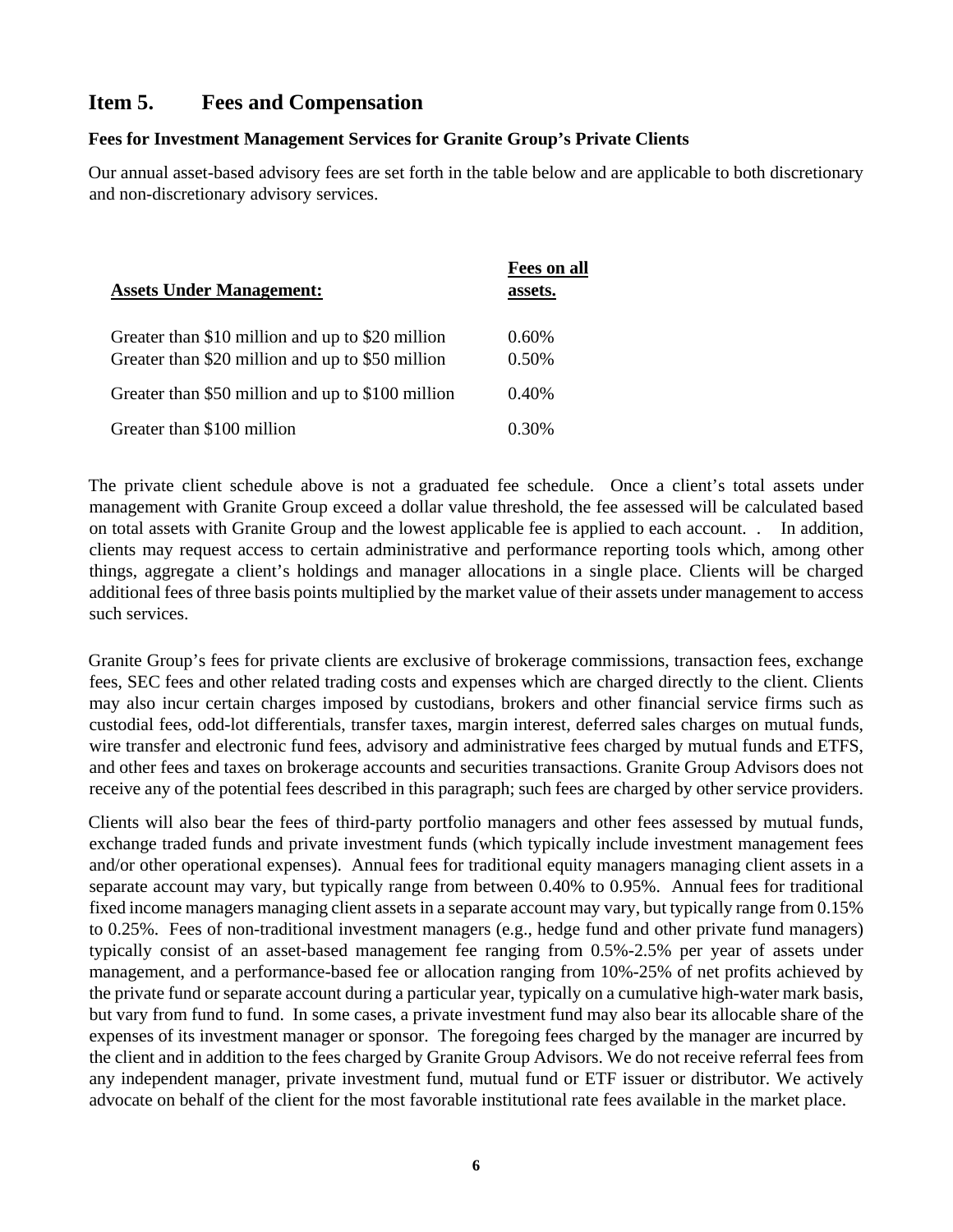Our annual investment management fee is prorated and paid quarterly, in advance. If a client chooses to pay an asset-based fee, the quarterly fee will be based upon the market value of the assets on the last business day of the previous calendar quarter. Granite Group, in the rare event and in its discretion, may charge an administrative setup fee for its research, allocation and investment guideline services, if a client terminates our Investment Management Agreement prior to the one-year anniversary. Any such administrative setup fee may be either the balance of the annual management fee, an hourly rate or a fee based on the client assets, depending on the nature of the client relationship and extent of our firm's services.

Our Investment Management Agreement and the custodial/clearing agreement the client enters into with the custodian may authorize the custodian to debit the account for the amount of our investment advisory fee and to directly remit such fee to us. Although Granite Group Advisors carefully reviews client billing, and clients receive invoices for their fees, clients should always verify that the advisory fee deducted by the custodian and shown on their statement from their account is correct. In the limited event that we bill the client directly, payment is due upon receipt of our invoice.

Investment management fees may be separately negotiated with specific clients, subject to many factors. We may waive our account minimums and/or investment management fees, in our sole discretion and charge different investment management fees based upon certain criteria. For example, we may consider anticipated future earning capacity, anticipated future additional assets, dollar amount of assets to be managed, related accounts, account composition, and negotiations with a client, among other things. The Investment Management Agreement between us and the client will continue in effect until terminated by either party by written notice in accordance with the terms of the agreement. Our investment management fee shall be prorated on quarterly basis in advance and debited through the date of termination.

#### **Fees for Retirement/Pension plan clients:**

|                                                  | Service 1    | Service 2         |
|--------------------------------------------------|--------------|-------------------|
|                                                  | $(3)21$ Fund | (3)38             |
| <b>Assets Under Management:</b>                  | lineup and   | Model             |
|                                                  | education    | <b>Portfolios</b> |
|                                                  |              |                   |
| Between \$5 and \$10 million                     | .30%         | .40%              |
| Greater than \$10 million and up to \$20 million | .15%         | .35%              |
| Greater than \$20 million and up to \$50 million | .10%         | .25%              |
| Greater than \$50 million                        | Negotiated   |                   |

Fees for Granite Group's Retirement and/or Pension Plan Clients are calculated based on total assets with Granite Group and the lowest applicable fee is applied to each account. Clients will have access to certain administrative and performance reporting tools. Granite Group works independently from the mutual fund managers, third party administrators, record-keepers, custodians and auditors. Granite Group does not receive any direct or indirect compensation from any investment manager, vendor, or any other retirement plan provider.

Our annual investment management fees are prorated and paid quarterly, in arrears. The quarterly fee will be based upon the market value of the assets on the last business day of the previous calendar quarter. Usually, the record-keeping agreement the client enters into with the record-keeper/custodian may authorize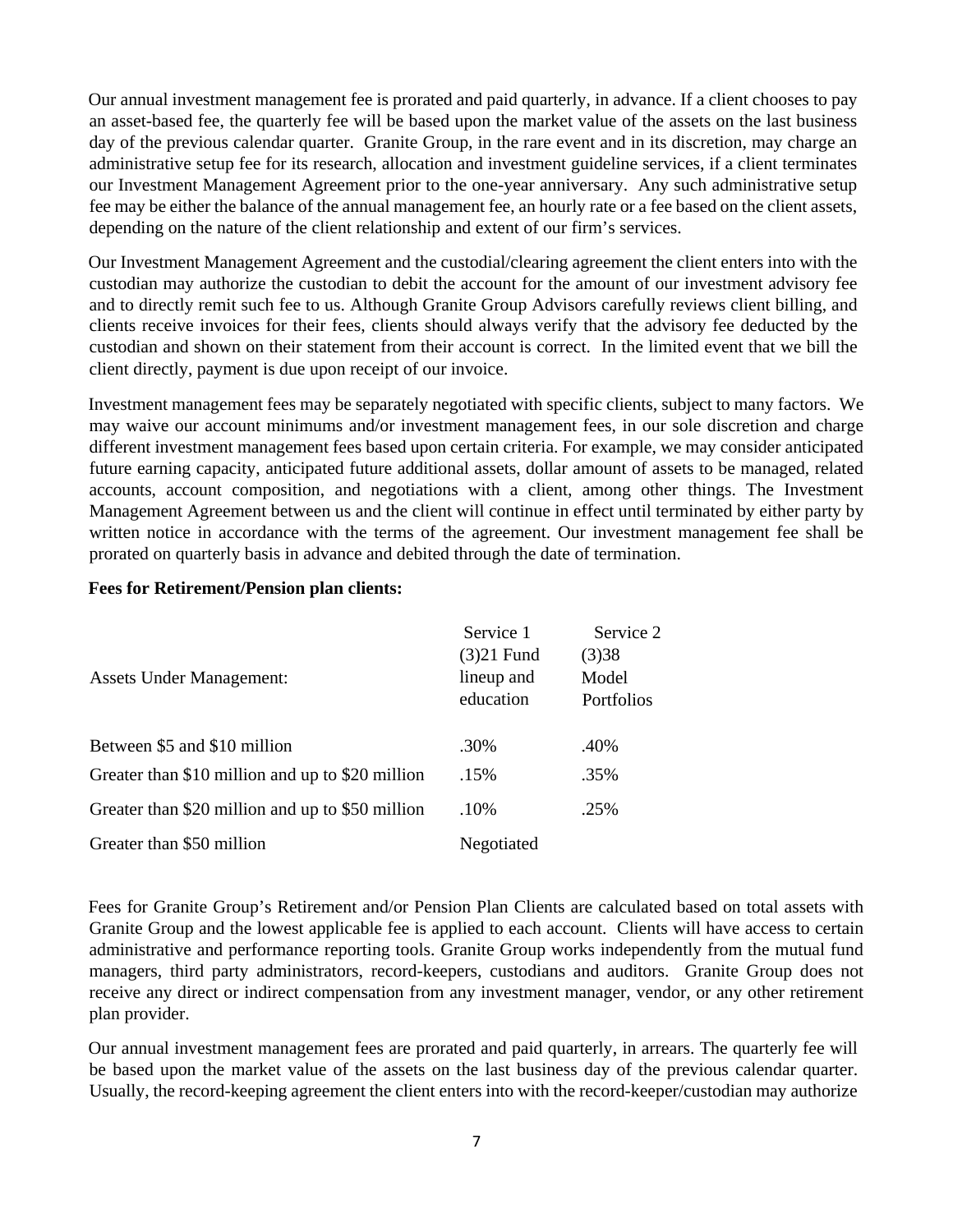the record-keeper/custodian to debit the account for the amount of our investment management fee and to directly remit such fee to us. In the limited event that we bill the client directly, payment is due immediately upon receipt of our invoice.

Granite Group, in the rare event and in its discretion, may charge an administrative setup fee for its research, allocation and investment guideline services, if a client terminates our services prior to the one- year anniversary of the date that the Client's account(s) was/were established. Any such administrative setup fee may be either the balance of the annual fee, an hourly rate or a basis point fee based on the client assets, depending on the nature of the client relationship and extent of our firm's services provided.

#### **Granite Group Retirement MEP**

In 2019, the principals of Granite Group formed another entity, Granite Group Retirement MEP LLC, to sponsor a Multiple-Employer Plan ("MEP") as described in §413(c) of the Internal Revenue Code, which hired Granite Group as its Investment Manager. The fees that Granite Group charges to manage the MEP are as listed below.

#### **Fees for Acting as a 3(38) Investment Manager to the Granite Group Multiple-employer Plan ("MEP")**

#### **ANNUAL FEES FOR 3(38) INVESTMENT MANAGEMENT SERVICES CHARGED BY GRANITE GROUP**

Annual Investment Management Fees are charged in advance and calculated based on the market value of assets in the participating plan as of the first day of a calendar quarter.

Granite Group charges a basis point fee based on the market value of assets in the Plan.

| Assets in the participating plan:           | GGA fees:                    |
|---------------------------------------------|------------------------------|
| For plans with balances up to $$1,000,000$  | 30bps or .30% on all assets. |
| Plans with values between $$1m - $5m$       | 25bps or .25% on all assets. |
| Plans with values between \$5-\$10 million  | 20bps or .20% on all assets. |
| Plans with values between \$10-\$20 million | 15bps or .15% on all assets  |
| Plans with values of \$20 million or more   | 10bps or .10% on all assets. |

#### **Item 6. Performance-Based Fees and Side-By-Side Management**

Granite Group does not charge any performance-based fees (fees based on a share of capital gains on or capital appreciation of the assets of a client). Granite Group's fees are calculated as described above and are not charged on the basis of a share of capital gains upon or capital appreciation of the funds or any portion of the funds of an advisory client. However, Granite Group may engage independent investment managers on behalf of a client that charge performance-based fees, in which case the client will sign an agreement with such adviser, disclosing the nature of the fees.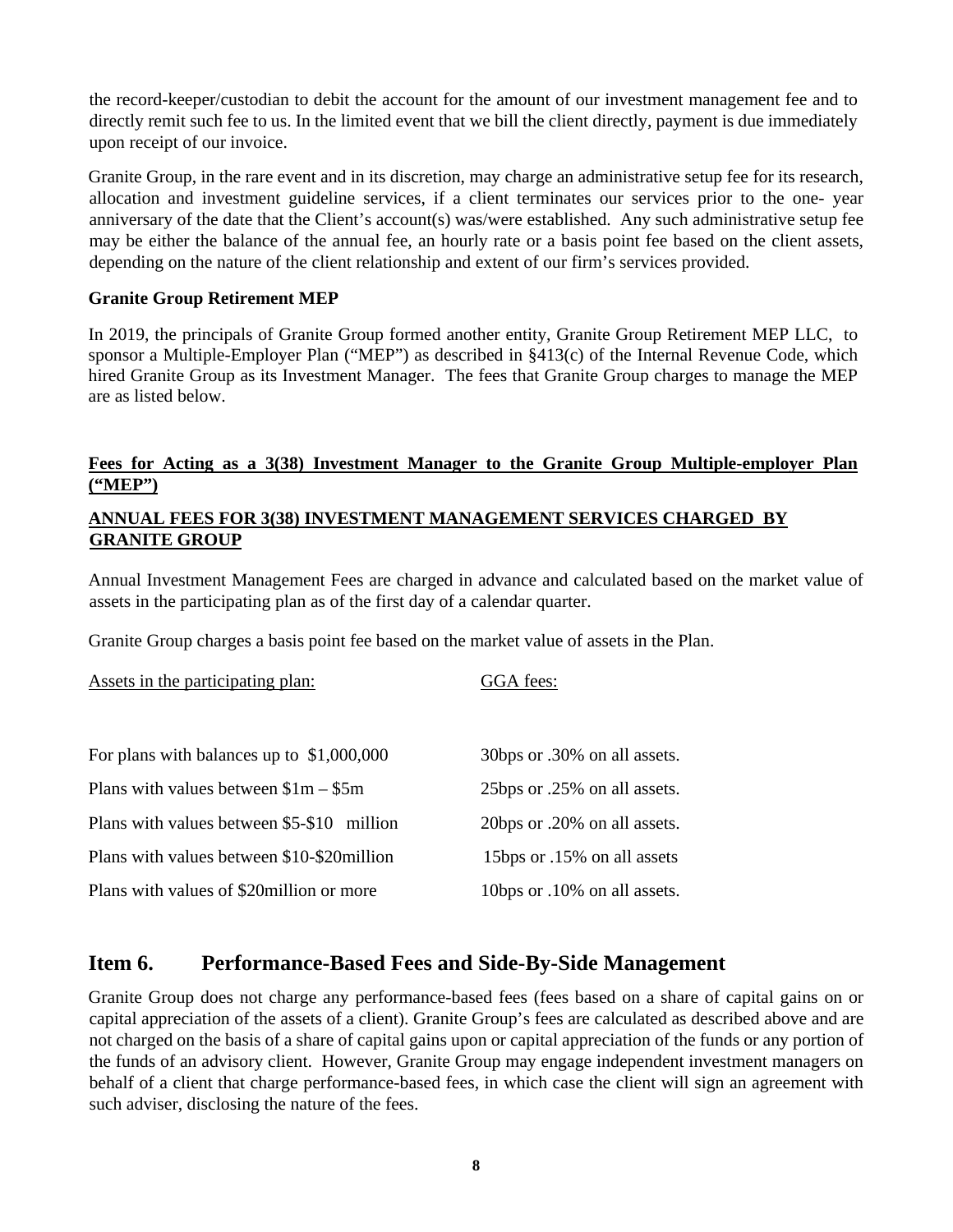Side-by-side management refers to multiple client relationships where an adviser manages accounts with both fixed fees and performance fees on a simultaneous basis and may face a conflict of interest. We do not have these relationships, so we do not have side-by-side management potential or actual conflicts of interests.

## **Item 7. Types of Clients**

Granite Group's services are generally available to individuals, including high net worth individuals, trusts, estates and charitable organizations, business entities and pension and retirement plans. Granite Group generally requires an account minimum of \$5,000,000 for both discretionary and non-discretionary private client investment management services. Granite Group generally requires a \$3,000,000 minimum for retirement plan clients. Granite Group may waive minimum requirements.

### **Item 8. Methods of Analysis, Investment Strategies and Risk of Loss**

Granite Group prides itself on the highest level of customization for clients. Our process starts with a quantitative and qualitative analysis of independent managers. We look to identify independent investment managers and investment funds and are guided by a fundamental principle to seek low volatility without sacrificing manager benchmark return. Our next step is to understand the client's needs and goals. When making allocation recommendations among investment managers and funds, our process emphasizes applied behavioral mathematics in an effort to reduce and eliminate redundancies among multiple managers that would result in excessively concentrated investment positions (or alternatively offsetting positions and exposures that would reduce the ability to optimize investment gains), with an eye toward thorough diversification. Once an overall asset class allocation is complete, we then seek to exercise our independent judgment regarding the timing of allocations toward specific managers, strategies and sub strategies, among other things. Granite Group's Principals proactively monitor the managers and the client's allocation to ensure consistency with the client's stated goals.

#### **Allocation**

We expect client accounts will have different allocations among managers, asset classes, sector and geographic exposure. Such differences are typically attributable to our level of customization and other factors, including the relative amounts of capital available for new investment; cash inflows and outflows; differing investment guidelines; restrictions and/or policies; and our own independent judgment as to when to implement allocations toward particular markets, asset classes, investment managers, investment strategies and investment styles. Investments frequently are made on behalf of certain clients without participation by all clients, however, we do seek to act in a fair and equitable manner in allocating investment opportunities to all similarly situated client accounts over time.

#### **Independent Investment Managers**

Based upon a client's stated investment objectives, we will generally recommend that they use active discretionary independent managers for their assets. We may recommend investment managers who employ traditional and/or alternative investment strategies if they meet our criteria. Traditional investment strategies, often thought of as "long only", generally do not engage in a significant amount of short selling, use a limited amount of or no leverage, and generally focus on traditional asset classes such as equities and fixed income instruments. Investment Managers who use non-traditional strategies also use equities and fixed income instruments in connection with their portfolios, but they also often engage in short-selling, use leverage (to varying degrees, but many use leverage extensively), and use other non-traditional asset classes such as real estate, commodities, derivatives and other structured products, energy-related products and high-yielding securities. Non-traditional investment managers also may employ alternative investment strategies, including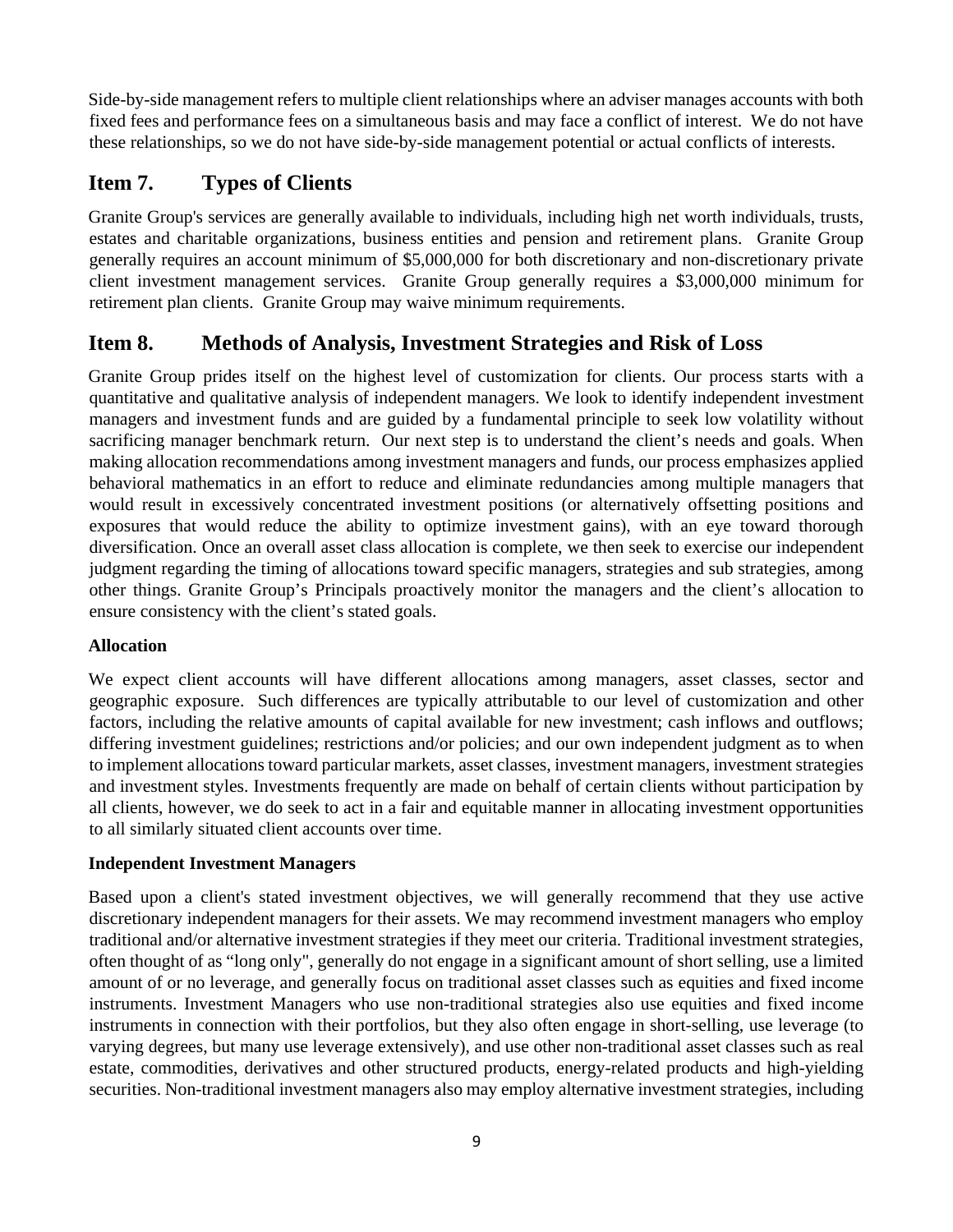but not limited to, long/short equity, equity market neutral, event driven, global macro, convertible arbitrage, distressed securities, and managed futures, as well as other investment products and strategies.

We may recommend that a client engage investment managers that employ a variety of investment strategies, styles and investment techniques and invest and trade in a wide range of securities and other instruments. Such securities and instruments may include, but not be limited to, preferred and common equities, convertible securities, bills, notes, bonds, mortgages, structured securities, repurchase agreements, currencies, commodities, futures contracts, swaps, options, warrants, contracts for difference and derivative instruments.

When reviewing potential investment managers, we use both qualitative and quantitative analysis. Our reviews will generally include collecting and evaluating information about an investment manager's ownership structure, asset growth, goals, and key personnel (with focus on employees who are involved in the investment process) and their tenure. We will seek to conduct on-site visits to evaluate an investment manager's technological and administrative infrastructure, among other things. We will seek to evaluate an investment manager's investment philosophy as well as its methodology and investment process to determine whether they, and historical investments, are consistent with the investment manager's stated investment philosophy. We also review historical returns, factor exposures, and volatility of performance, on both an absolute basis and relative to peers. We consider an investment manager's regulatory status and disciplinary history as well as its compliance and risk management policies and controls. We also consider an investment manager's general transparency and frequency of reporting to its clients.

#### **Risk of Loss**

All investments involve the risk of loss of capital. No guarantee is made that Granite Group or any investment manager will achieve its objectives or avoid substantial losses. There can be no assurance that an investment manager will adhere to its stated investment strategy or strategies or be representative of any particular investment strategy or strategies. Furthermore, private investment funds involve various risk factors and liquidity constraints, a discussion of which is set forth in the offering documents relating to such private investment fund, which will be provided to clients for review and consideration when recommended. Each client that invests in a private investment fund will be required to complete a subscription agreement. In connection with such subscription agreement, an investor will be required to make certain representations requiring their financial net worth, financial and investment sophistication and acknowledge that they have read and understand the offering document furnished, and understand the risks and constraints, including liquidity constraints, among other things.

Granite Group is not responsible for the performance of independent investment managers or independent private investment funds or their compliance with applicable laws or regulations or other matters not within Granite Group's control. Without limiting the generality of the foregoing, Granite Group will not be responsible for any act or omission of any independent investment manager or any misstatement or omission contained in any document prepared by or with the approval of any independent investment manager or any loss, liability, claim, damage or expense, whatsoever, as incurred, arising out of or attributable to such misstatement or omission. Independent investment managers will be solely responsible for the management of client account assets that are allocated to them. Different investment managers may engage in contrary transactions with respect to the same security.

### **Item 9. Disciplinary History.**

Registered investment advisers are required to disclose certain material legal or disciplinary events that would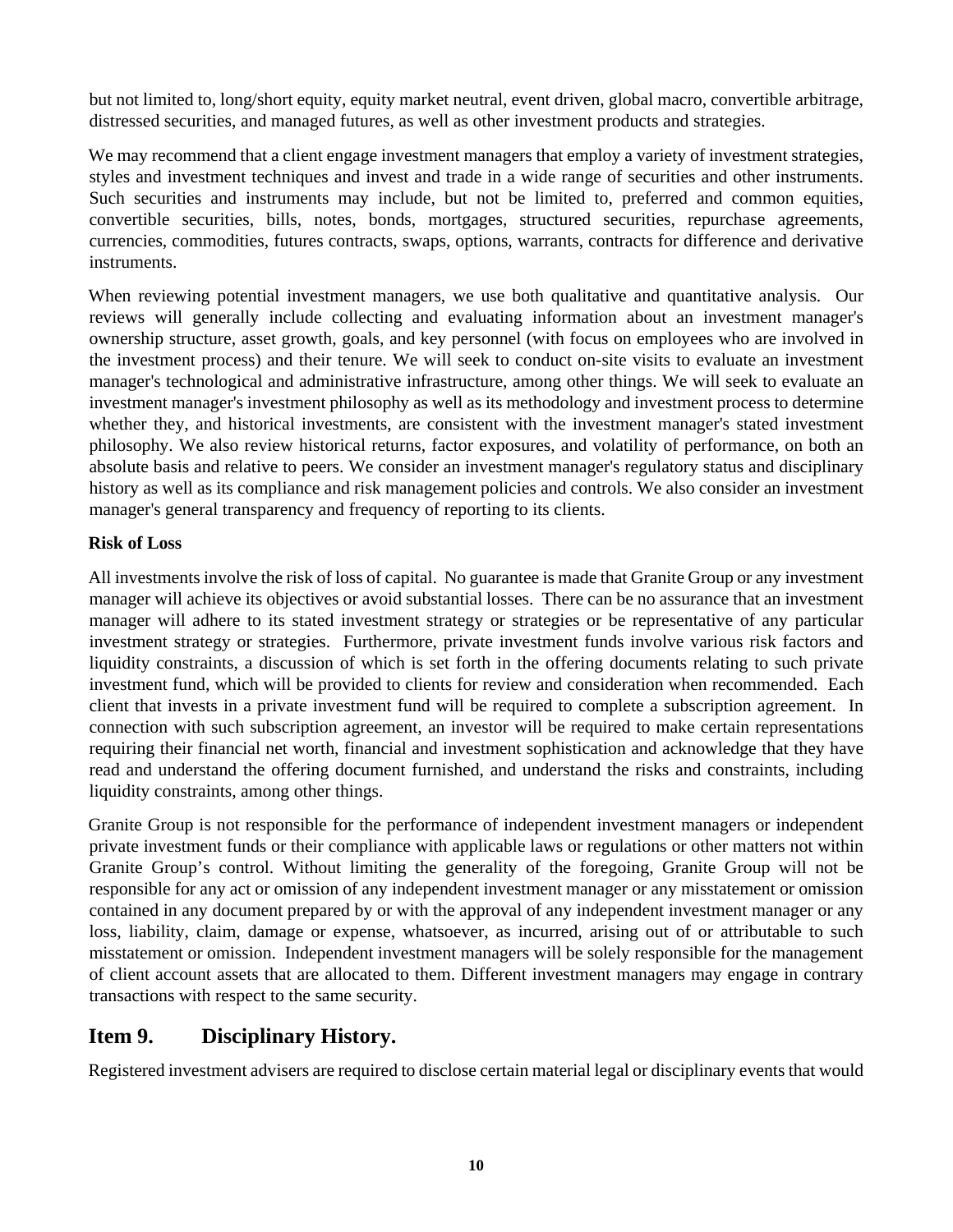be material to your evaluation of the firm or the integrity of firm's management in this item. Granite Group Advisors does not have any employees with disciplinary history.

### **Item 10. Other Financial Industry Activities and Affiliations**

Investment advisers must disclose if they or any of their management persons are registered as a brokerdealer or a registered representative of a broker-dealer, or as a futures commission merchant, commodity pool operator, a commodity trading advisor, or an associated person of any of the foregoing.

Investment advisers also must disclose relationships and arrangements that are material to their advisory business or to their clients with related persons or affiliates that are:

- a broker-dealer, municipal securities dealer or government securities dealer or broker;
- an investment company or other pooled investment vehicle (including a mutual fund, closed end investment company, unit investment trust, private investment company or "hedge fund," and offshore fund);
- an investment adviser or financial planner;
- a futures commission merchant, commodity pool operator, or commodity trading advisor;
- a banking or thrift institution;
- an accountant or accounting firm; lawyer or law firm, insurance company or agency, or pension consultant;
- a real estate broker or dealer or sponsor or syndicator of limited partnerships.

Granite Group does not engage in any activities described above or otherwise have any relationships or arrangements with any affiliated entities or related persons who engage in such activities. Although Granite Group may recommend other third-party advisers, Granite Group does not receive any indirect or direct compensation from such advisers.

Granite Group's Principals and other employees may allocate their own investment assets with investment managers, investment funds and other securities and instruments that are recommended to advisory clients. Granite Group's Principals and other employees also may engage in investment activities that are independent from and may conflict with those of its advisory clients. As a result, instances may arise where the interests of the Principals and/or such other employees will conflict with the interests of advisory clients. Granite Group will monitor such potential conflicts (See Item 11 below) and endeavor to avoid such conflicts.

The principals of Granite Group are principals of a sponsor of a Multiple Employer Plan ("MEP") for which Granite Group acts as 3(38) fiduciary and investment adviser. Participating plans that adopt the MEP hire both Granite Group Retirement Plan MEP LLC as Sponsor to the MEP and Granite Group as the investment adviser and 3(38) fiduciary to the MEP. Granite Group's provision of investment services to the employers adopting the MEP does not conflict with Granite Group's management of its other accounts, although other accounts (including pension plans) managed by Granite Group may invest in the same funds or securities as those invested in by the MEP. The MEP adopting employers pay or authorize payment of fees to Granite Group that are comparable to fees paid by other Granite Group clients. The persons responsible for deciding to partner with Granite Group Retirement MEP LLP in offering combined services to the MEP and its adopting employers are the principals of Granite Group, who will benefit from a portion of the total fees paid in connection with the MEP. The relationship between the MEP and Granite Group is disclosed to all plan sponsors. Plan sponsors enter into agreements with both Granite Group and the MEP prior to investing assets in the MEP and are informed that by adopting the MEP, they are also hiring Granite Group as adviser .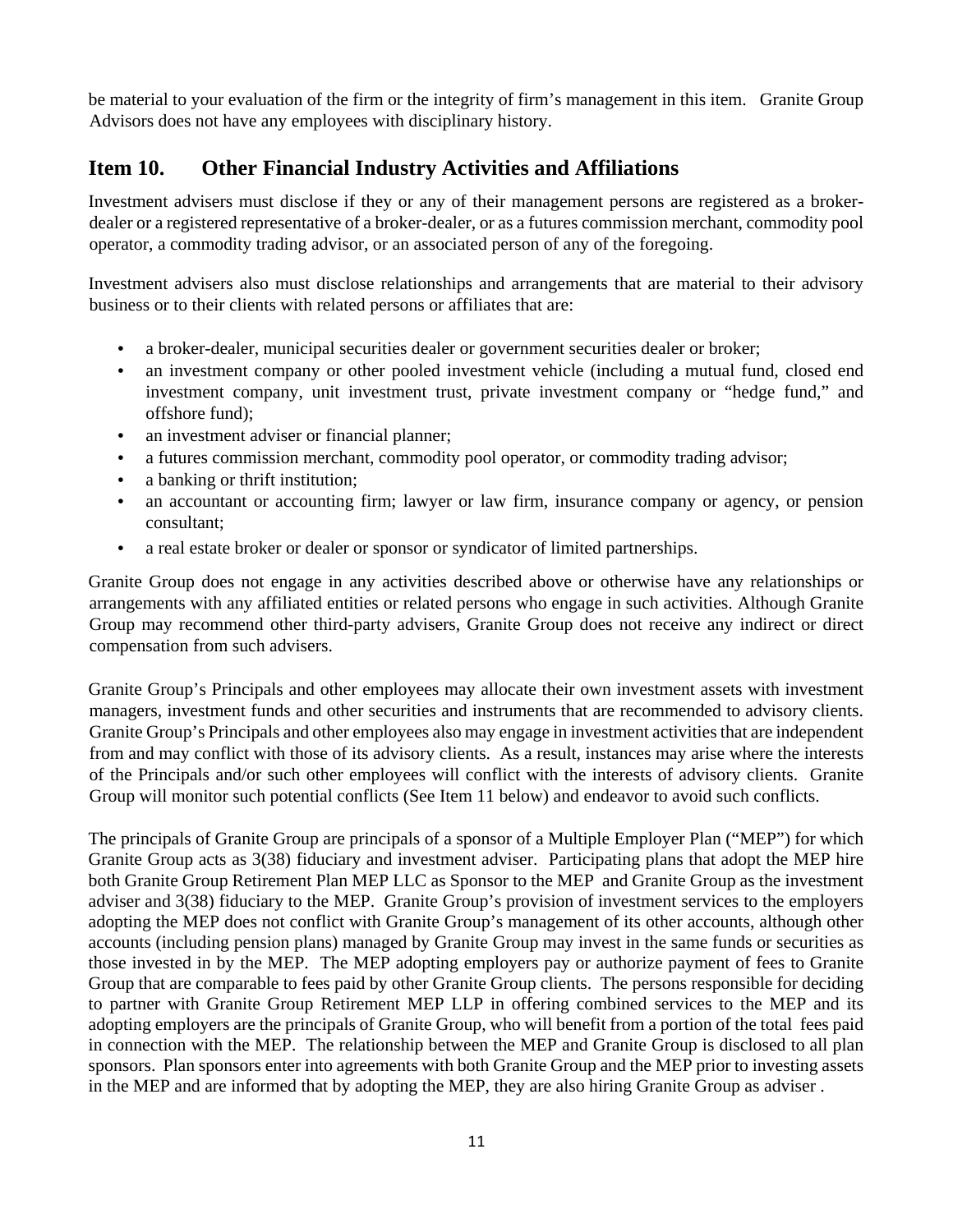## **Item 11. Code of Ethics, Participation or Interest in Client Transactions and Personal Trading**

Granite Group has adopted a Code of Ethics (the "Code") for the purpose of establishing standards of business conduct and fostering a high level of professional ethics, a culture of honesty and accountability and assisting employees with complying with the Advisers Act. The Code requires employees to act fairly and in the best interests of clients.

- Standards of Business Conduct and Conflicts of Interest. The Code addresses conflicts of interest that may arise in the course of conducting Granite Group's business and requires that all employees endeavor to avoid situations that present potential or actual conflicts. The Code is based upon the principle that Granite Group and its employees owe a fiduciary duty to Granite Group's clients to conduct their affairs, including their personal securities transactions, in such a manner as to avoid (i) serving their own personal interests ahead of clients, (ii) taking inappropriate advantage of their position with the firm and (iii) any actual or potential conflicts of interest or any abuse of their position of trust and responsibility. Granite Group has also adopted certain policies and procedures that are designed to monitor personal investing and related activities and to prevent actual or potential conflicts of interest and complying with applicable laws.
- Treatment of Inside Information. The Code prohibits employees from trading, encouraging others to trade or recommending securities or other financial instruments based on inside information unless such information has been first publicly disclosed and sufficient time has passed before acting upon it. In addition, we also maintain and enforce written policies reasonably designed to prevent the misuse of material non-public information by Granite Group or any person associated with us.

Restrictions on and Reporting of Personal Investing and Related Activities. To avoid potential conflicts that may arise as a result of personal investing activities, Granite Group has established policies and procedures regarding personal securities reporting and transactions to detect and prevent conflicts of interest. Granite Group requires all employees to report their personal securities holdings on an annual basis (as well as initially upon hire) and personal securities transactions on a quarterly basis. These reports are reviewed in an effort to detect possible conflicts and abuse. In addition to the reporting obligations, employees may be subject to certain other trading restrictions as deemed necessary and more fully described in the Code. In certain instances, Granite Group employees may invest in the same securities that Granite Group recommends to its clients. Such transactions are reviewed by Granite Group's compliance team and if such transactions are permitted, it is because Granite Group believes that such transactions do not present a conflict of interest considering the markets and liquidity for the securities traded.

 Granite Group does not buy securities from, or sell securities to its clients (i.e., we do not engage in "principal transactions" with clients.)

Clients may obtain a copy of our Code of Ethics by contacting us at 203-210-7814.

## **Item 12. Brokerage Practices**

Unless a client directs otherwise, we will generally recommend that Royal Bank of Canada ("RBC"), serve as the broker-dealer/custodian for client investment management assets. Broker-dealers charge brokerage commissions and/or transaction fees for effecting certain securities transactions (i.e., transaction fees are charged for certain no-load mutual funds, commissions and / or mark-ups / mark-downs may be charged for individual equity and fixed income securities transactions). In addition to our investment management fee, brokerage commissions and/or transaction fees, the client will also incur, relative to all mutual fund and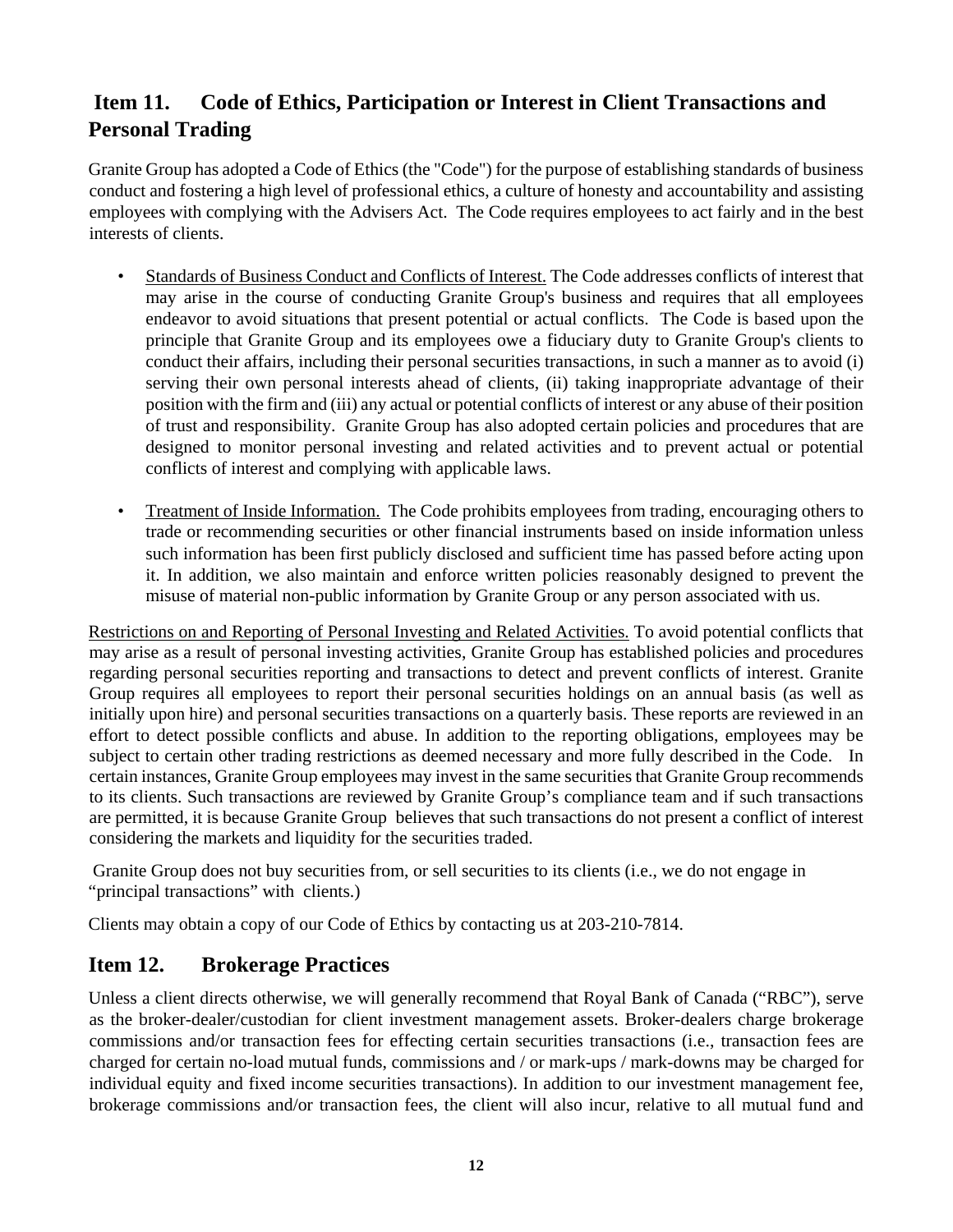exchange traded fund purchases, charges imposed at the fund level (e.g. management fees and other fund expenses charged by the fund manager directly to the client). It may be the case that RBC charges a higher fee for a particular type of service, such as commission rates, than can be obtained from another broker.

Unless a client directs otherwise, we will generally recommend Mid-Atlantic Trust Company (MATC), to serve as the custodian of a retirement plan. The fees charged by MATC are independent of Granite Group's fees. Such fees will include regular custodial fees, and "model exchange" fees for clients utilizing model portfolios managed by Granite Group. Such fees are up to 3.5 basis points of assets.

Granite Group receives the following benefits from RBC and MATC through its RBC and MATC Advisor Services unit: receipt of duplicate client confirmations, bundled duplicate statements and online access; access to a trading desk that exclusively services its Advisor Services participants such as Granite Group; and access to an electronic communication network for client order entry and account information. We also may receive research from such custodian/broker-dealers. Although Granite Group does not directly use client brokerage commissions to obtain these benefits, which Granite Group does not pay for, Granite Group may have a conflict of interest when a client or prospective client asks Granite Group to recommend a custodian. Granite Group believes that our receipt of computer software, related systems support and other products and services often enable us to better monitor and service client accounts, and the conditioning of our receipt of such services and products on client assets creates a conflict of interest when we discuss or are otherwise asked to recommend a broker-dealer or custodian. Further the benefits provided may benefit all client accounts and not just the client accounts held in custody with RBC or MATC.

Clients may utilize another broker/dealer and/or another custodian and have no obligation to purchase or sell securities through RBC or MATC, subject to our right to decline and/or to terminate the engagement. If requested, we will assist a client in identifying another broker-dealer for the execution of securities brokerage transactions for their account. In assisting a client in identifying a broker-dealer that can provide best execution, commission costs will not necessarily be the determinative factor. We may also take into consideration the full range of a broker-dealer's services including execution capability, commission rates, and responsiveness. Accordingly, the client may not necessarily obtain the lowest possible commission rates for account transactions.

#### **Third Party Managers**

When third-party investment managers are selected to manage portions of client portfolios, they will generally be authorized and directed to effect transactions subject to their duty of best execution. In most cases, provided they seek to obtain best execution, such investment managers will generally have complete discretion in deciding what brokers, dealers, banks and other financial intermediaries and counterparties with or through which to execute or enter into portfolio transactions, whether such transactions are entered for a private investment fund or a separate account. A client may direct an investment manager to use a particular broker-dealer to execute some or all transactions for the client's account. In such event, the client will negotiate terms and arrangements for the account with that broker-dealer, and the investment manager will not seek better execution services or prices from other broker-dealers or be able to "batch" the client's transactions for execution through other broker-dealers with orders for other accounts managed by such investment manager. As a result, a client may pay higher commissions or other transaction costs or greater spreads, or receive less favorable net prices, on transactions for the account than would otherwise be the case if they did not direct brokerage. In the event that the client directs an investment manager to effect securities transactions for the client's accounts through a specific broker-dealer, the client acknowledges that such direction may cause the accounts to incur higher commissions or transaction costs than the accounts would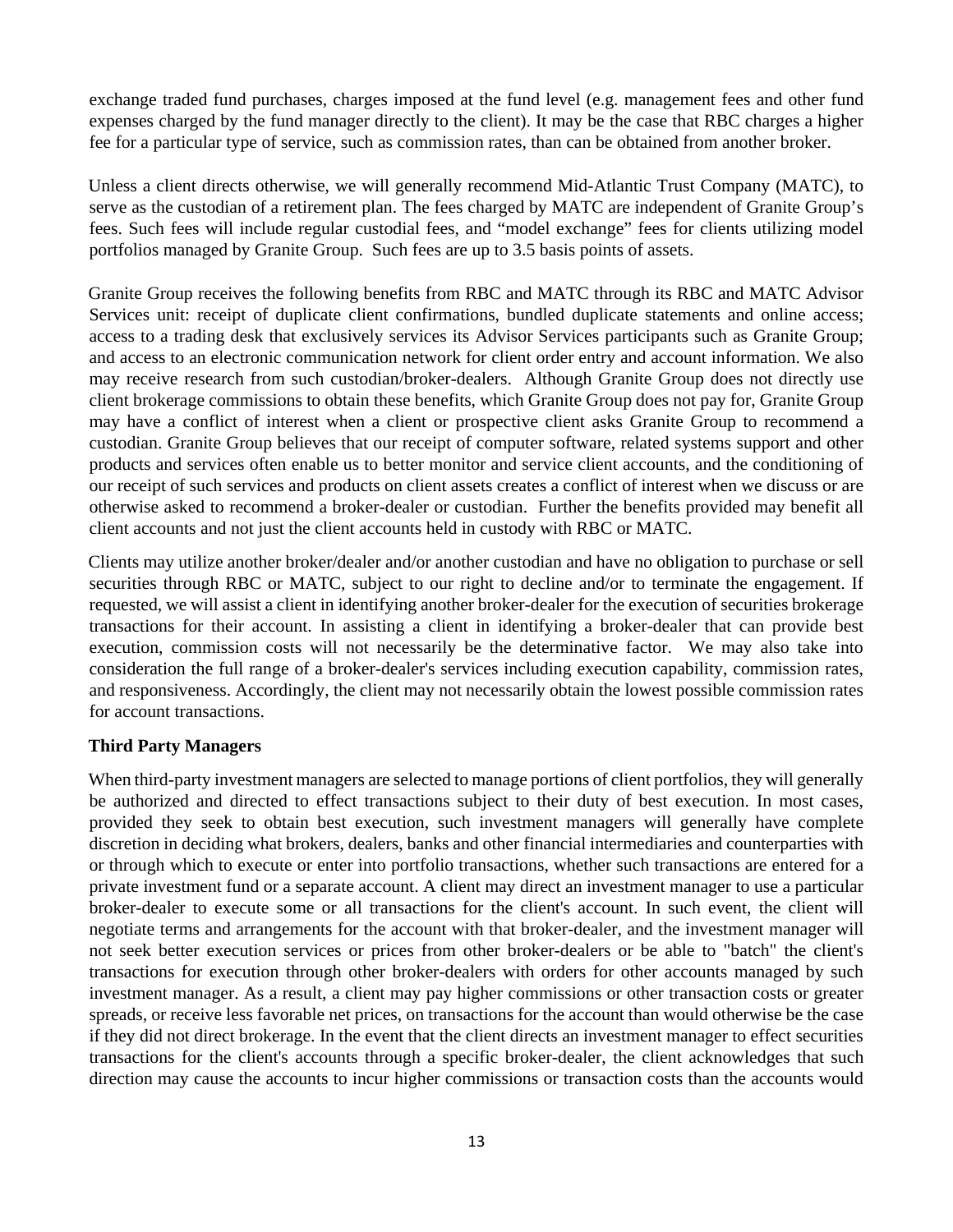otherwise incur had the client determined to effect account transactions through alternative clearing arrangements that may be available.

#### **Best Execution**

In the limited circumstances where we exercise discretion to purchase equity, fixed income or other securities, or are requested on an unsolicited basis to purchase such securities, we are subject to a duty of best execution. When effecting such purchases and sales, we may consider a number of factors, including the ability of a broker to effect the transaction, the broker's facilities, reliability, financial strength and stability, the efficiency with which transactions are effected, clearing capacity, responsiveness to us and the provision or payment (or the rebate to client accounts) by such broker or dealer of the cost of property or services. Accordingly, transactions may not always be executed at the lowest possible commissions.

#### **Aggregation and Allocation**

Transactions for each client account generally will be effected independently, unless we decide to purchase or sell the same securities for several clients at approximately the same time. We may (but are not obligated to) combine or "batch" such orders to obtain "best execution", to negotiate more favorable commission rates or to allocate equitably among clients differences in prices and commissions or other transaction costs that might have been obtained had such orders been placed independently. Under this procedure, transactions will be averaged as to price and will be allocated among clients in proportion to the purchase and sale orders placed for each client account on any given day. To the extent that we determine to aggregate client orders for the purchase or sale of securities, including securities in which Granite Group principals (and/or associated persons) may invest, we shall generally do so in accordance with the parameters set forth in SEC No-Action Letter, SMC Capital, Inc. We will not receive any additional compensation or remuneration as a result of the aggregation.

## **Item 13. Review of Accounts**

Granite Group proactively monitors, on behalf of each client, the managers and client portfolios and the client's allocation to ensure consistency for the client's stated goals with regular account reviews. Such reviews are typically conducted by one of our Principals. All investment advisory clients are encouraged to discuss their needs, goals and objectives with Granite Group and to keep us informed of any changes. We seek to contact investment advisory clients at least annually to review the services provided during the prior year, to recommend changes to their portfolios and allocations, and to discuss how changes in a client's financial situation and/or investment objectives may impact their allocations. In addition to the reviews and discussions noted above, clients generally also receive transaction confirmations and periodic summary account statements from their broker-dealer or custodian. In addition to the periodic statements provided by their broker-dealer and/or custodian, clients are also typically provided online, real-time access to their account information, which typically includes reporting of activity, performance and allocation analytics.

### **Client Reports**

Granite Group Advisors private clients have 24/7 access to their accounts through direct online access to the custodian. The custodial access allows to the client to see the securities purchased and sold directly in the client's account(s). Clients also may access a performance report available through Granite Group's website. This report is independent of the custodial report. The performance report allows the client to see each individual account's performance and the performance of all accounts together. This allows the client to verify account activity.

Access to the custodial or performance reports can be accessed through Granite Group's login site: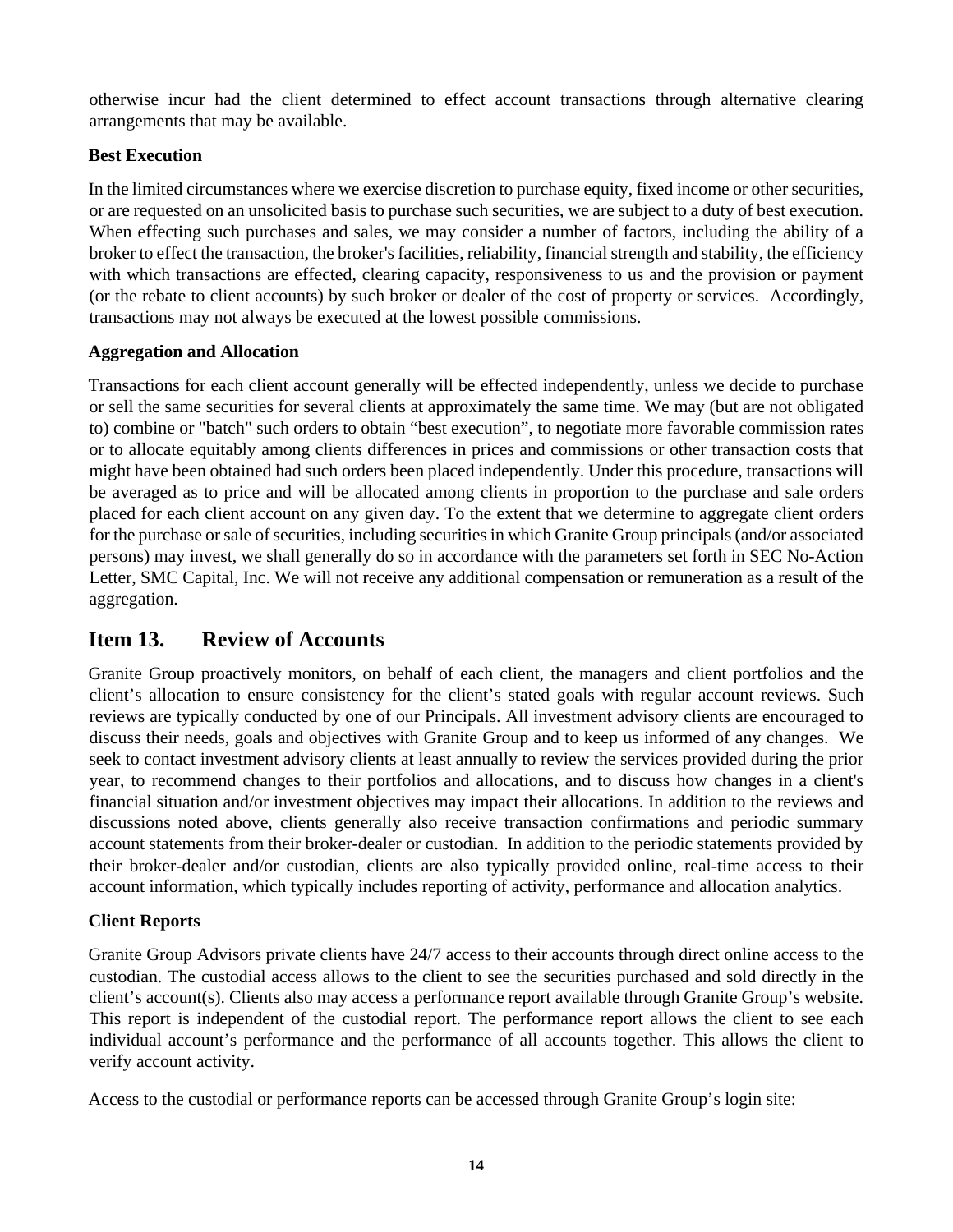http://www.granitegroupadvisors.com/login\_advisory.php

In addition, Granite Group Advisors provides quarterly performance reports directly to the clients.

## **Item 14. Client Referrals and other compensation.**

Though Granite Group is not paid cash and generally does not receive any economic benefit from a nonclient in connection with giving advice to clients, certain broker-dealers and custodians, including RBC and MATC, may provide us with certain support services and/or products without cost or at a discount, and the availability of such support services and products may be contingent upon or related to the level of assets maintained at such broker-dealer or custodian by our clients. Though we believe that our receipt of computer software, related systems support and other products and services often enable us to better monitor and service client accounts, the conditioning of our receipt of such services and products on client assets creates a conflict of interest when we discuss or are otherwise asked to recommend a broker-dealer or custodian. Granite Group receives the following benefits from RBC and MATC through its RBC and MATC Advisor Services unit: receipt of duplicate client confirmations, bundled duplicate statements and online access; access to a trading desk that exclusively services its Advisor Services participants such as Granite Group; and access to an electronic communication network for client order entry and account information. We also may receive research from such custodian/broker-dealers. However, there is no direct correlation between trades executed using those custodian broker-dealers and the benefits received. Further, the benefits received may be used to benefit accounts other than those held with RBC and/or MATC. Granite Group strives to avoid any conflicts of interest with respect to choosing broker-dealers and not consider such benefits with respect to any individual transaction. However, as Granite Group does receive the benefits described above, it may have a conflict of interest when a client or prospective client asks Granite Group to recommend a custodian.

Granite Group does not have any agreements with third-party solicitors.

## **Item 15. Custody**

Client account assets are generally held in custody with an independent and qualified broker-dealer or bank custodian. Clients may determine themselves which custodian to use. When we are asked to recommend a broker-dealer/custodian for execution and/or custodial services for a private client, we generally recommend that investment management accounts be maintained at RBC. With respect to the services provided to retirement plan sponsors, we generally recommend MATC. Clients enter into a separate custodial/clearing agreement directly with each broker-dealer/custodian that they select.

Granite Group is deemed to have custody under regulatory guidelines as a result of a) our firm's authority from certain clients for Granite Group to directly debit client advisory fees from their custodian accounts consistent with industry practices and regulatory guidelines, and b) certain Granite Group Partner(s) acting in a trustee/co-trustee relationship for certain advisory client relationships. For those trustee relationships, Granite Group must undergo a surprise annual exam, among other things, by an independent accounting firm, under relevant regulatory guidelines and make certain regulatory filings.

Clients receive monthly/quarterly statements from Granite Group and are urged to carefully review each statement. In order to ensure that all account transactions, holdings and values are correct and current, we urge clients to compare our firm's statements with the statements you receive directly from your independent broker-dealer or bank qualified custodian.